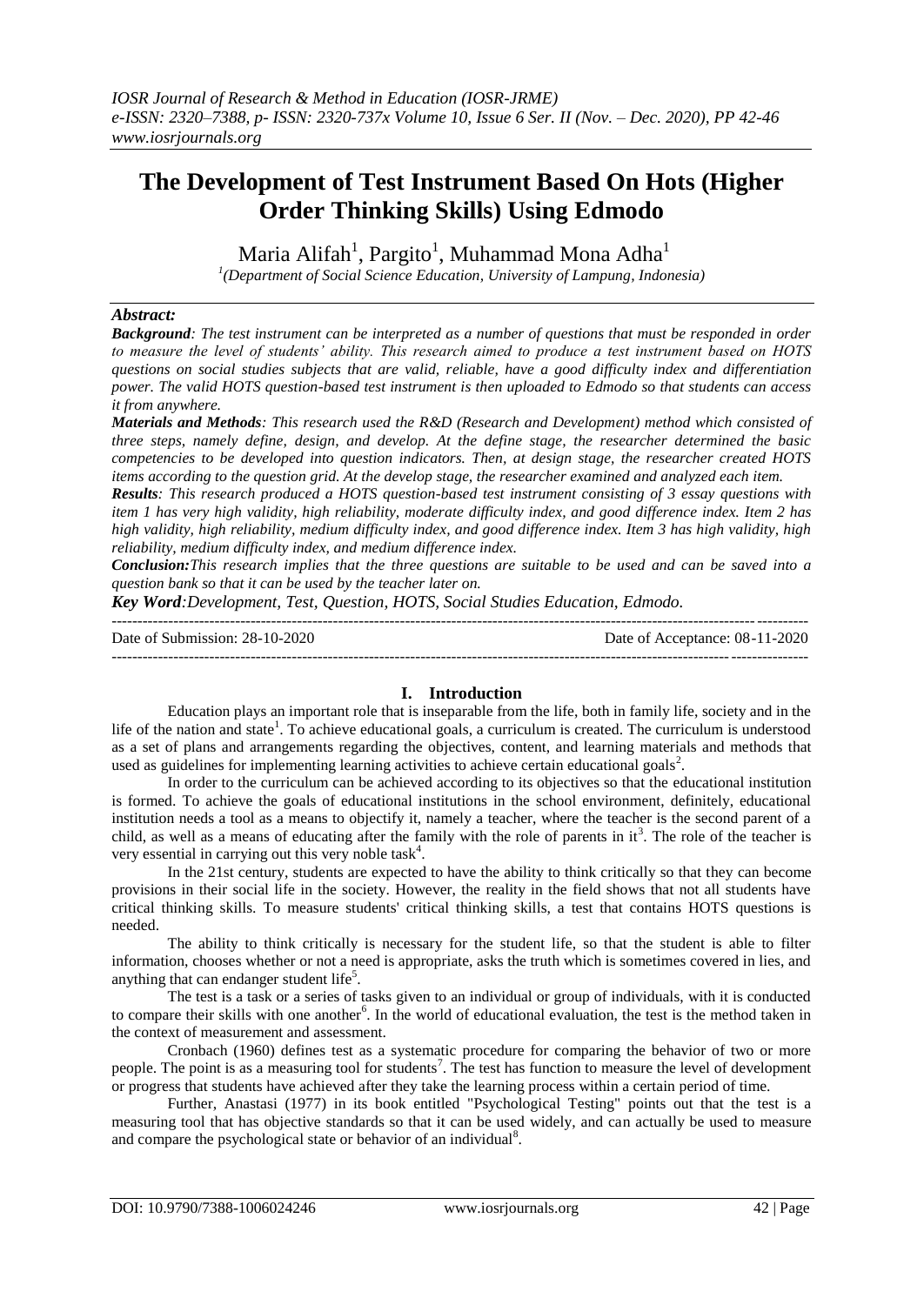Sax (1980) defines a test as a task or series of tasks used to gain systematic feedback that is considered to reflect educational or psychological traits or attributes. Furthermore, Sax also emphasizes that the test contains of the tasks that are structured to produce systematic observations dealing with the trait<sup>9</sup>.

The term of test will be used to refer to every procedure or activity that designed to collect information about the knowledge, attitudes, or skills of students or groups of students. The test is a tool or procedure used for measurement and assessment activities<sup>10</sup>.

Test is a measuring instrument to collect the data in which in providing responses to questions in the instrument, participants are encouraged to show their maximum performance. The maximum appearance that is shown, it provides a conclusion regarding the ability or mastery that is owned $11$ .

The test can also be called assessment, assessment is a general term that includes procedures used to obtain information about student learning (observation, the average of written test) and learning progress assessment format<sup>12</sup>.

Test is the narrowest part of the assessment. The assessment is: (1) a series of procedures; (2) it is designed to provide information about the development, growth and achievement of students; (3) As a standard comparison. Assessment must be sustainable, it indicates that it must be carried out when a process is running every day, to gather information about proficiency, success, learning abilities, and learning motivation<sup>13</sup>.

Test is a number of questions that require an answer or a number of statements that must be given a response or response with the aim of measuring the level of individual's ability or revealing certain aspects of the person being tested $^{14}$ .

Test is a general term that is defined as a process taken to obtain information used in order to make decisions dealing with students, curricula, programs and educational policies, methods or other educational instruments by an agency, institution, an official organization or institution that carries out a certain activity<sup>15</sup>.

The test is a tool to gain data about individual behavior<sup>16</sup>. A test based on HOTS (Higher Order Thingking Skills) questions is a test that can stimulate the higher order (critical) and creative thinking skills of students. HOTS questions do not only test the ability of students to remember, understand, and apply, but also test the ability of students to analyze, evaluate, and create.

Solving HOTS (Higher Order Thingking Skills) questions involves the thinking processes of students in the realm of analyzing (analyzing-C4), evaluating (evaluating-C5), and creating (creating-C6) on Bloom's  $\alpha$  taxonomy<sup>17</sup>. In this research, the skills being measured are thinking skills in the realm of analyzing.

One of the benefits of giving HOTS question-based tests is it can increase students' motivation to learn<sup>18</sup>. It is in accordance with, the Ministry of Education and Culture (2017) explains that in addition to preparing students 'competencies for the 21st century, the role of HOTS questions is they can increase students' learning motivation<sup>19</sup>. Likewise, with Kusuma, et al. (2017) who conducted research on developing HOTS questions and it was found that giving HOTS questions could improve students' higher thinking skills<sup>20</sup>.

In the pandemic nowadays, learning activities are carried out online, as well as during the assessment process. There are many platforms that provide online assessment features, one of which is Edmodo. Edmodo is a site that teachers and students can use when conducting the assessment. Edmodo itself, apart from being accessible using a mobile or laptop browser, it can also be accessed by downloading the application. Edmodo has the advantage that students can see whether the answer to their choice is right or wrong when the test is finished and the teacher can analyze the students' answers.

Edmodo has function as a place for exams or quizzes<sup>21</sup>. Edmodo is a personal microblogging platform that developed for teachers and students, it also prioritizes the privacy of students. Teachers and students can share notes, links and documents.

The social studies teacher at ArRaihan Islamic School has used HOTS questions in conducting assessments. Most of the HOTS questions that used by the teacher are self-composed questions and questions taken from question banks from other social studies teachers.

Due to the HOTS questions that are made, it has been tested for their validity level and some have never been tested. If a question has never been analyzed for its validity, the teacher will not know whether the question is appropriate or not to be used as an item in the test instrument. And if the level of feasibility of a question is not known, the validity of the measurement results of the question can be doubted.

In this regard, the researcher wants to develop a test instrument containing HOTS questions that are valid, reliable, have a moderate level of difficulty, and have good distinguishing power. Researcher will develop appropriate instruments that can later become a question bank for teachers so that they can be used again when conducting assessments someday. After the HOTS question-based test instrument has tested its validity, the researcher will upload the questions to Edmodo. Not only that, this research aims to measure the higher order thinking skills of students.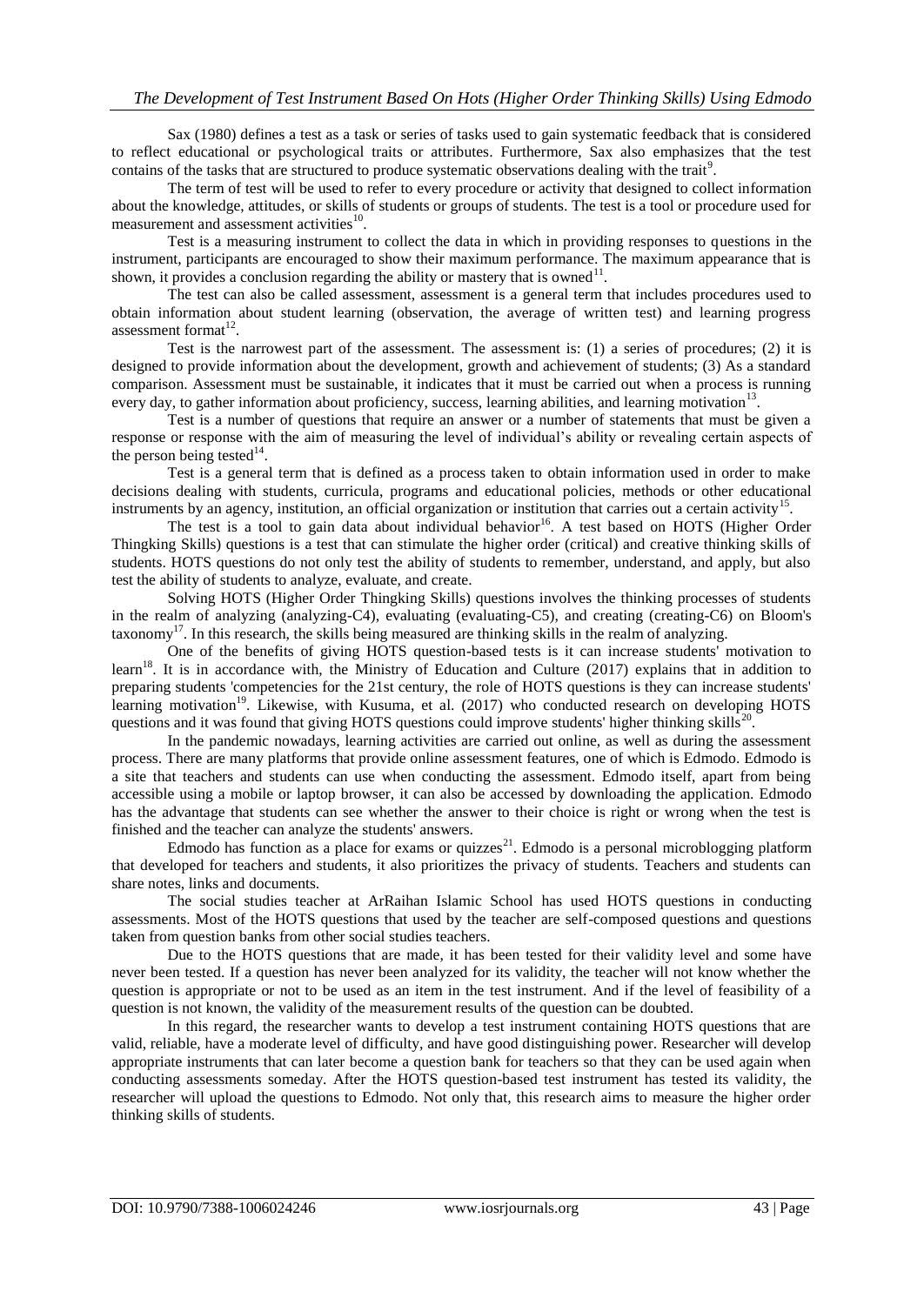# **II. Material And Methods**

According to Arsita, et al. (2014) the research method as a way to solve a problem or problem dealt with, plays an important role in scientific research<sup>22</sup>. This research used the Research & Development method. The development of a HOTS question-based test instrument consists of three steps, namely define, design, and  $d$ evelop<sup>23</sup> .

The first step is define, at this stage, the researcher formulated a needs analysis analysis, curriculum analysis, and analyzed the characteristics of students. Needs analysis was carried out previously by analyzing the HOTS questions as an assessment instrument. At this stage, the researcher will determine the test instrument that needs to be developed to measure the abilities that have been achieved by students. The next analysis is curriculum analysis. Curriculum analysis was carried out by paying attention to the characteristics of the curriculum that was being used in a school. This was intended so that the development carried out can be in accordance with the demands of the applicable curriculum. The next analysis stage is potential analysis. A potential analysis was carried out to discover the opportunities for using Edmodo as a medium for teachers to upload questions and as a medium for students to work on questions. HOTS questions, which are still rarely made by social studies subject teachers, it has potential to be developed.

The second step is design, at this stage the researcher established the test objectives and also the indicators for each item. Furthermore, the researcher made a grid of questions based on the predetermined test objectives. Then, the researcher arranged the question cards based on the grid that had been designed.

The third step, the researcher developed a HOTS question-based test instrument in accordance with the design that had been made previously. After the HOTS questions were successfully created, the researcher would test them in Class VIII D at ArRaihan Islamic School and the level of validity of each item would be analyzed.

### **Procedure methodology**

Data collection techniques in this research used documentation techniques in the form of data record files of students' answer sheets. Students answered the questions using Edmodo because learning was still being undertaken through online during the research was ongoing at the time.

This research was conducted at ArRaihan Islamic School in July 2020 on the Odd Semester, Academic Year 2020/2021. The research subjects were 21 male students of Class VIII D at ArRaihan Islamic School who had a moderate daily average value.

## **Statistical analysis**

The data analysis technique used the item analysis technique which consisted of validity tests, reliability tests, difficulty index tests, and difference power tests. The validity test of the questions is carried out to determine whether or not an item is good. A reliability test is conducted to find out that a test can be declared reliable if the results of measurements made using the test repeatedly on the same subject always show the same results<sup>24</sup>. Difficulty index test to determine the quality or not the items. The difference power test is carried out to see the differentiation of items, namely the ability of a learning outcome test item to be able to distinguish between students with high abilities and students with low abilities so that most students who have high ability to answer these items are more likely to answer correctly , while students who have low ability to answer these items mostly cannot answer the items correctly. All of the test item analysis used the "Simpel PAS application".

Students' high-order thinking skills are assessed through the acquisition of HOTS-based questions, presented in the following formula:

| Students' score = $\frac{Acquisition~Score}{X} \times 100$ |  |               |  |  |
|------------------------------------------------------------|--|---------------|--|--|
|                                                            |  | Maximum Score |  |  |

Interpretation criteria for scores based on the formula above if students with a score of 81-100 have "excellent" criteria, scores of 61–80 have a "good" criterion, scores of 41–60 have "fair" criteria, scores of 21– 40 have "poor criteria", And the scores of  $\leq 20$  have the criterion of very poor"<sup>25</sup>.

#### **III. Result**

The result of the development in this research was a test instrument based on HOTS questions in the form of essays. The form of essay questions is expected to measure students' higher order thinking abilities deeply. HOTS questions that are tested on students, it should be presented in the form of descriptions or essays to find out the process of students solving problems on the questions and students are able to think critically<sup>26</sup> .

A good test instrument is a valid, reliable, objective, and practical test. To find out the validity and reliability of the test, the researcher will analyze each item that has been given. The objectivity of a test can be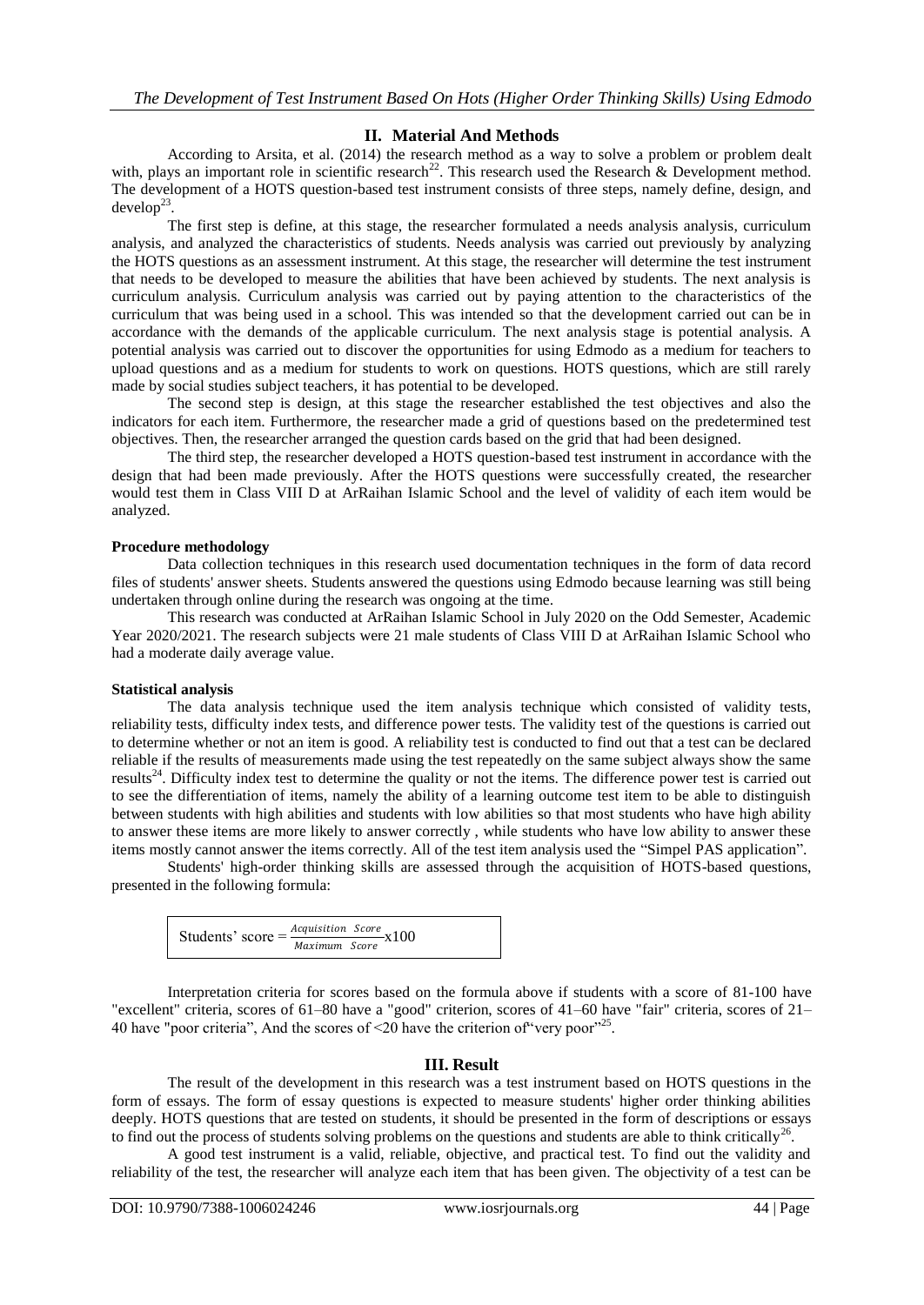seen whether the test is in accordance with the material that has been given in the learning process, and to see the practicality of a test can be discovered from the easy test implementation and it does not require many  $\text{tools}^{24}$ .

The test instrument developed is in the form of a posttest or a test that is carried out after the learning ends. Post-test which aims to discover whether all the subject matter which is classified as important can be mastered as well as possible by students $24$ .

After the test instrument was tested on students, the students' answers were then analyzed to discover the feasibility of the test instrument. There are four test item analysis, namely validity, reliability, difficulty index, and distinguishing power. From the four tests, it is known that the HOTS question-based test instrument that developed is valid, reliable, has a moderate difficulty index, and has good differentiation power.

The development of a test instrument based on HOTS questions will certainly increase the teacher's insight and ability in designing the following HOTS questions. The development of HOTS questions can assist to improve teachers' understanding about writing of HOTS question and to improve the skill of the teacher in compiling HOTS assessment instruments<sup>27</sup>.

With the improvement in the skills of teachers in developing HOTS questions, it is expected that the quality of the questions will also increase. Improving the quality of HOTS questions will certainly have a big impact on students and also for education in Indonesia. Education plays an important role in educating the nation's next generation. Education is a very important pioneer for preparing reliable human resources, while teachers are the stakeholder of the education<sup>28</sup>.

This research can facilitate for teachers to measure the thinking skills of students after they are given HOTS questions. The development of HOTS questions can assist teachers in assessing authentically how high order thinking skills are possessed by students<sup>29</sup>.

## **IV. Discussion**

The results of students' higher order thinking skills can be seen after students are given HOTS questions. An analysis of students' high-order thinking skills can be obtained through processing on the HOTS  $assessment$  instrument<sup>30</sup>.



Figure 1.Percentage of Students' Higher Order Thinking Skills.

Based on Figure 1. The percentage of students' level of high- order thinking skills, it indicates that 14% of students with "excellent" criteria, 10% with "good" criteria, 5% with "fair" criteria, 57% with "poor" criteria, and 14% with the criterion "very poor". From the overall score, it was obtained that the average score was 41 including the "fair" category.

By knowing the percentage of students' high-order thinking skills, the teacher can adjust what kind of learning, what kind of treatment, and what kind of questions will be given to students so that students can continue to train their thinking skills. Teachers should develop HOTS questions in order to help students for having the high-order thinking skill and they can be familiar with high-level questions<sup>29</sup>.

Providing HOTS questions can activate and train students' high- order thinking skills. Higher order thinking skills are not only useful for the student life currently but also in the future. Teachers who are able to provide encouragement to higher-order thinking, students will have higher order thinking skills that are able to compete in an increasingly tight world of work $31$ .